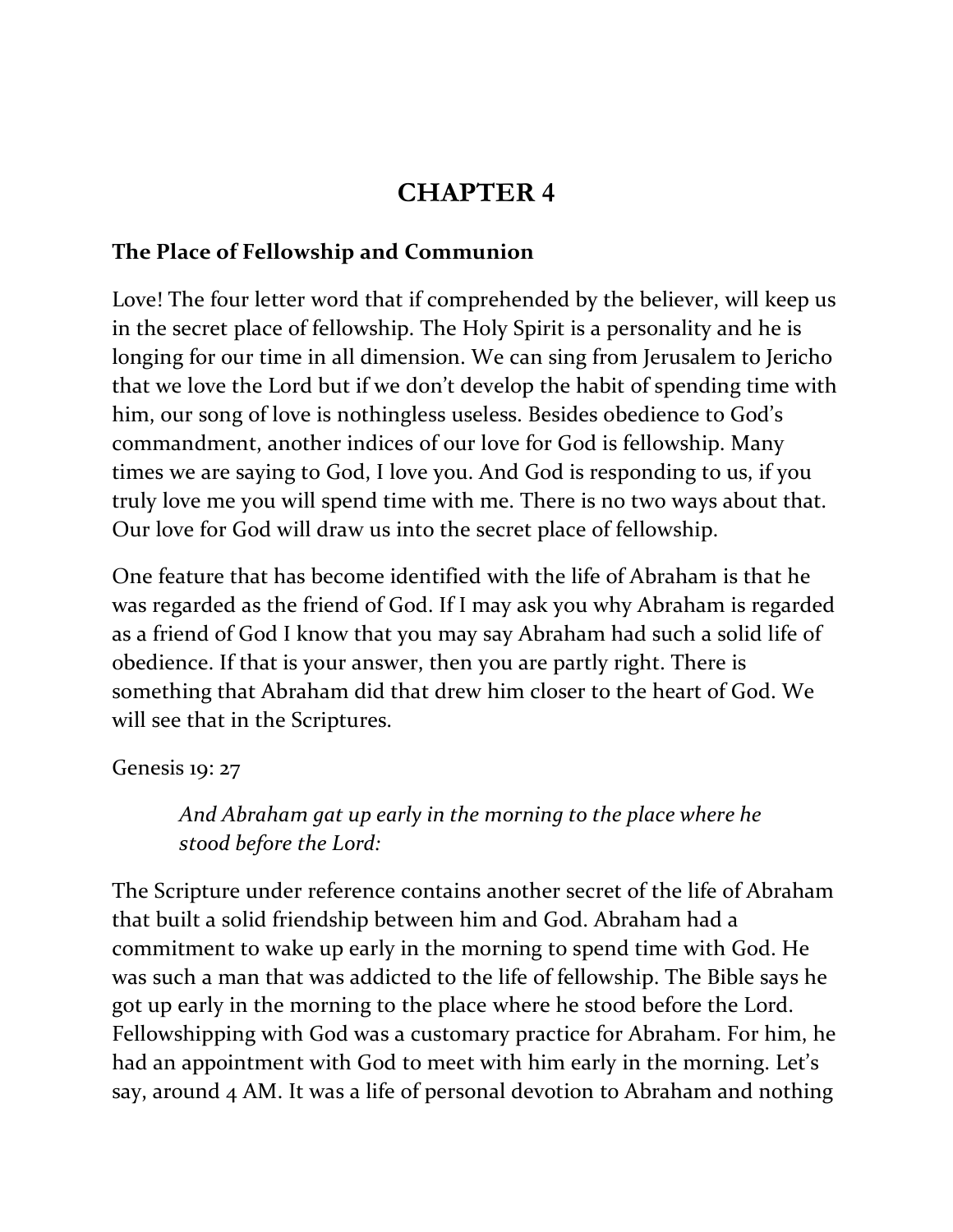will break that commitment to fellowship that he has with God. The love Abraham has for God pulled him to the place of communion and fellowship. No matter how much you love God, if you don't spend time with him your love remains a mouth profession. And the Bible encourages us not to love in words of mouth alone but in words and in deeds. Deeds in the circumstances mean that after telling God that we love him, we are able to devote time with him in fellowship.

# **Scriptural Example of Men of Fellowship**

We will look at some examples of men in Scripture who developed friendship with God through fellowship.

# **The Life of Jesus**

There is no better example to look at in terms of fellowship than the life of Jesus. In his day, Jesus was one of the busiest men because of the responsibility he was carrying on his shoulders – the salvation of men. He was preaching in every part of Israel. When it was time for him to rest for the night, his disciples would come with their questions. They will ask him concerning the things he preached about when the people were present.

Mark 10:10

*And in the house his disciples asked him again of the same matter.*

Luke 8:9

*And his disciples asked him, saying, What might this parable be?*

As busy as Jesus was in his day, there was something he never neglected fellowship and communion. If he was busy and never neglected the place of fellowship and communion, then we have no excuse at all. You can't be too busy to pray. You can't be too busy to spend time with God it is an error. If you don't have time for fellowship then you don't have time to build friendship with the Holy Spirit. How can you even build friendship with him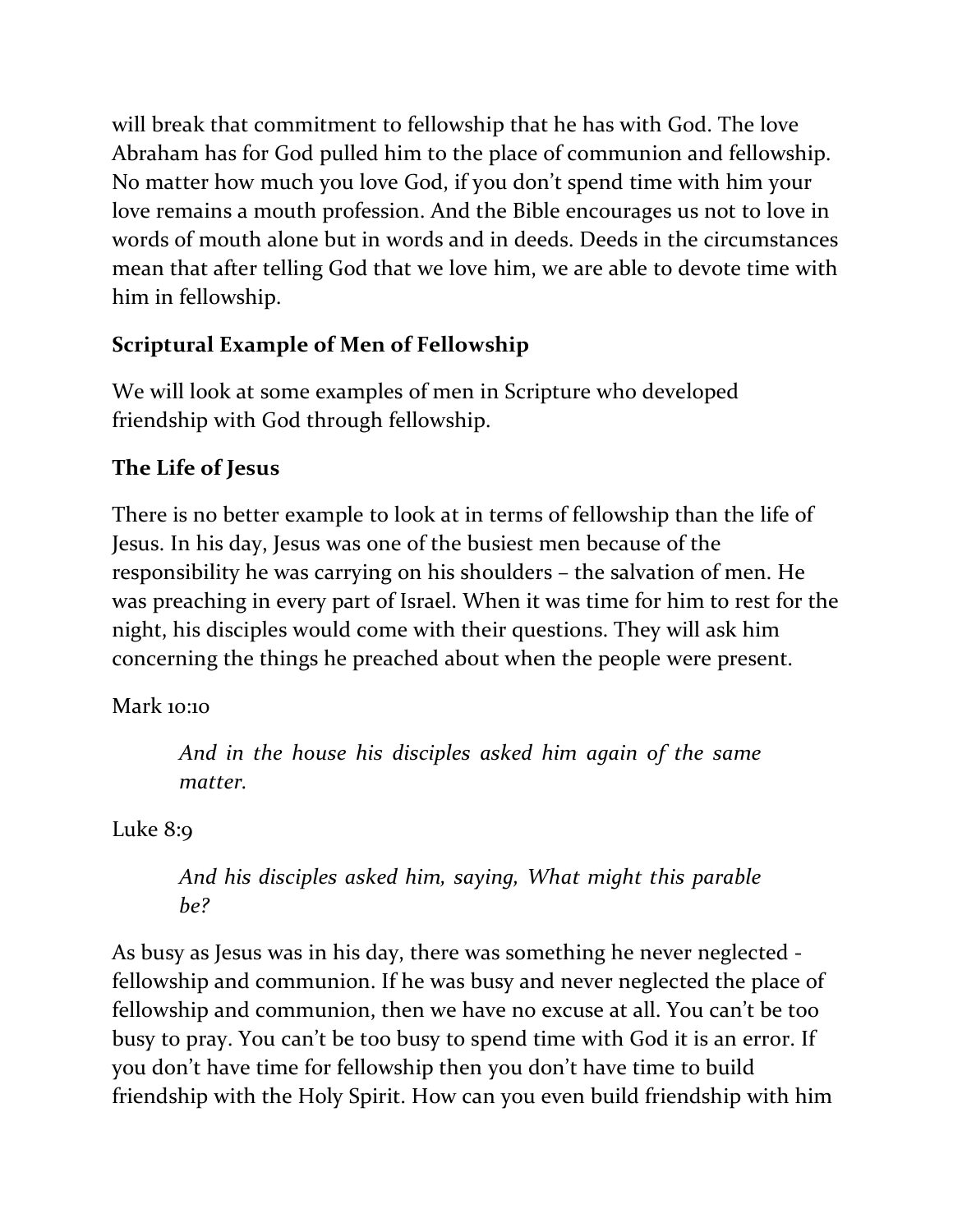when you don't know him? I have given this example before, for our purpose, I am giving it again. When two people go for their first date, they devote that time to asking general questions. What they are trying to do at that time is to know one another. The discussions may be graced by superficiality. But on the second and third dates, the conversation begins to take a different dimension. They begin to know one another and understand facial expressions. As they go deeper in their relationship, a time will come that if one smiled, it will be a form of communication. When another contorted his face, the other party knows that the person is sad. That knowledge did not come in one day. It only came as the two people devoted the time to knowing one another. That is how it is with the Holy Spirit too. It is when you spend time with God that you know him. One of the things that led to the death of the sons of Eli, Hophni and Phinehas was because they did not know the Lord and that absence of knowledge led them to live a life of sin and iniquity. The Bible says the sons of Eli were sons of Belial they knew not the Lord.

#### 1 Samuel 2:12

### *Now the sons of Eli were sons of Belial; they knew not the Lord.*

We can know the Lord when we spend time with him in fellowship and communion. As mighty as Jesus was when he ministered on the face of the earth, he had to depend on the Holy Spirit. Even though he was the Son of God, the extent of what he could do was limited by been a human being. That is why spirit-living was the only way for him to achieve his goals on earth. Jesus was busy but he did not allow the altar of his fellowship to dry out. He kept the fire burning continually.

### Leviticus 6:12

*And the fire upon the altar shall be burning in it; it shall not be put out: and the priest shall burn wood on it every morning, and lay the burnt offering in order upon it; and he shall burn thereon the fat of the peace offerings.*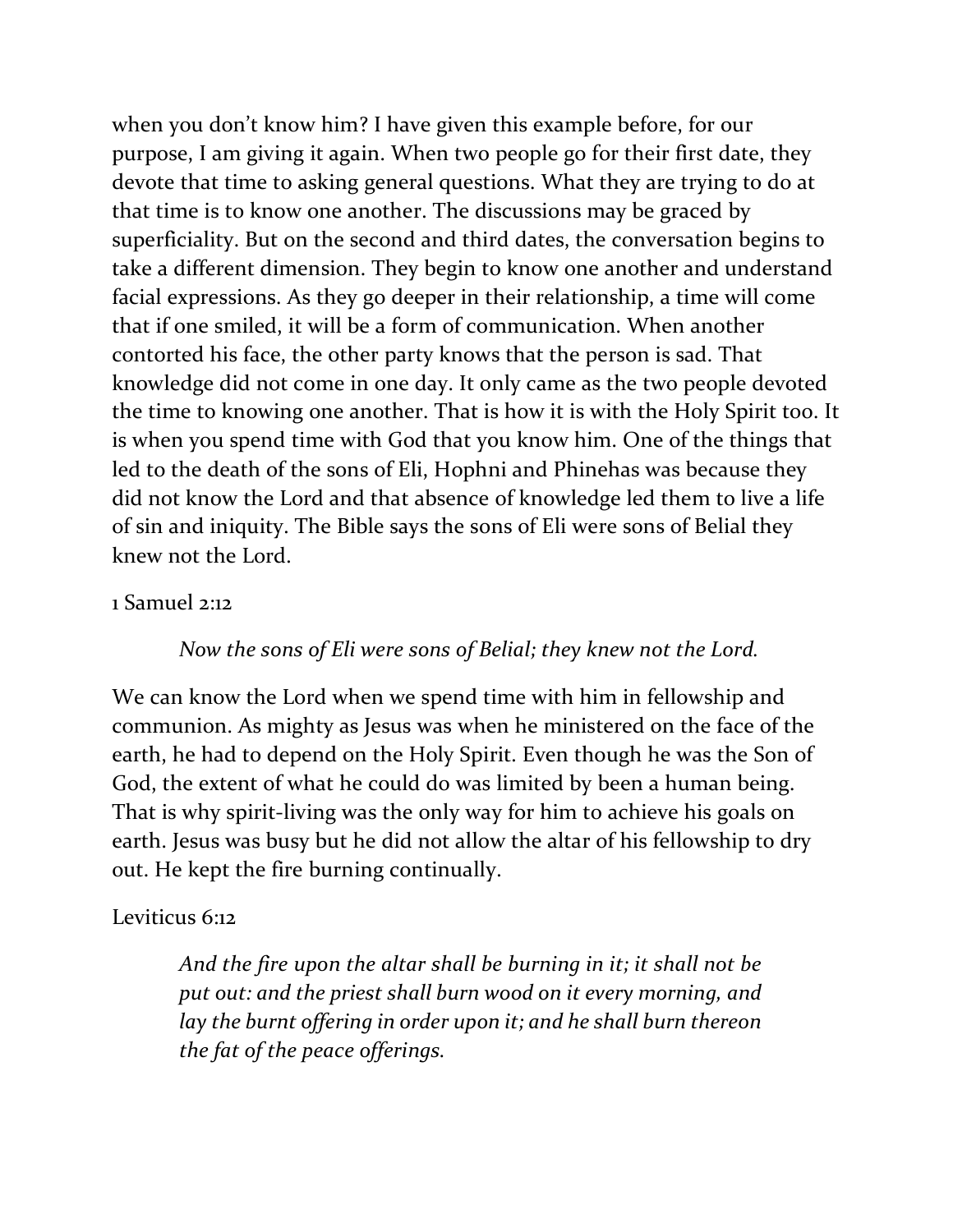Beloved, the strength of our friendship with God is determined by the level of our fellowship with him. Jesus knew that well that was the reason why he withdrew to a quiet place to pray after preaching the gospel to men of his day and spending some time to mentor his disciples.

Mark 6:46

*And when he had sent them away, he departed into a mountain to pray.*

Luke 6:12

*And it came to pass in those days, that he went out into a mountain to pray, and continued all night in prayer to God.*

It is my opinion and that opinion is backed by Scripture that the reason why Jesus took his disciples to the mountain to pray with them is to teach them the way of building a solid friendship with the Holy Ghost.

Luke 9: 28

*And it came to pass about an eight days after these sayings, he took Peter and John and James, and went up into a mountain to pray.*

And when Jesus has ended his ministry, the disciples demonstrated this lifestyle of fellowship and communion.

# **The Life of Peter**

Peter was one of the apostles that Jesus took to the mountain on the day of transfiguration to pray. He saw the way his master, Jesus spent time with God in fellowship. So Peter the apostle learnt that.

Acts 11:5

*I was in the city of Joppa praying: and in a trance I saw a vision, A certain vessel descend, as it had been a great sheet, let down from heaven by four corners; and it came even to me:*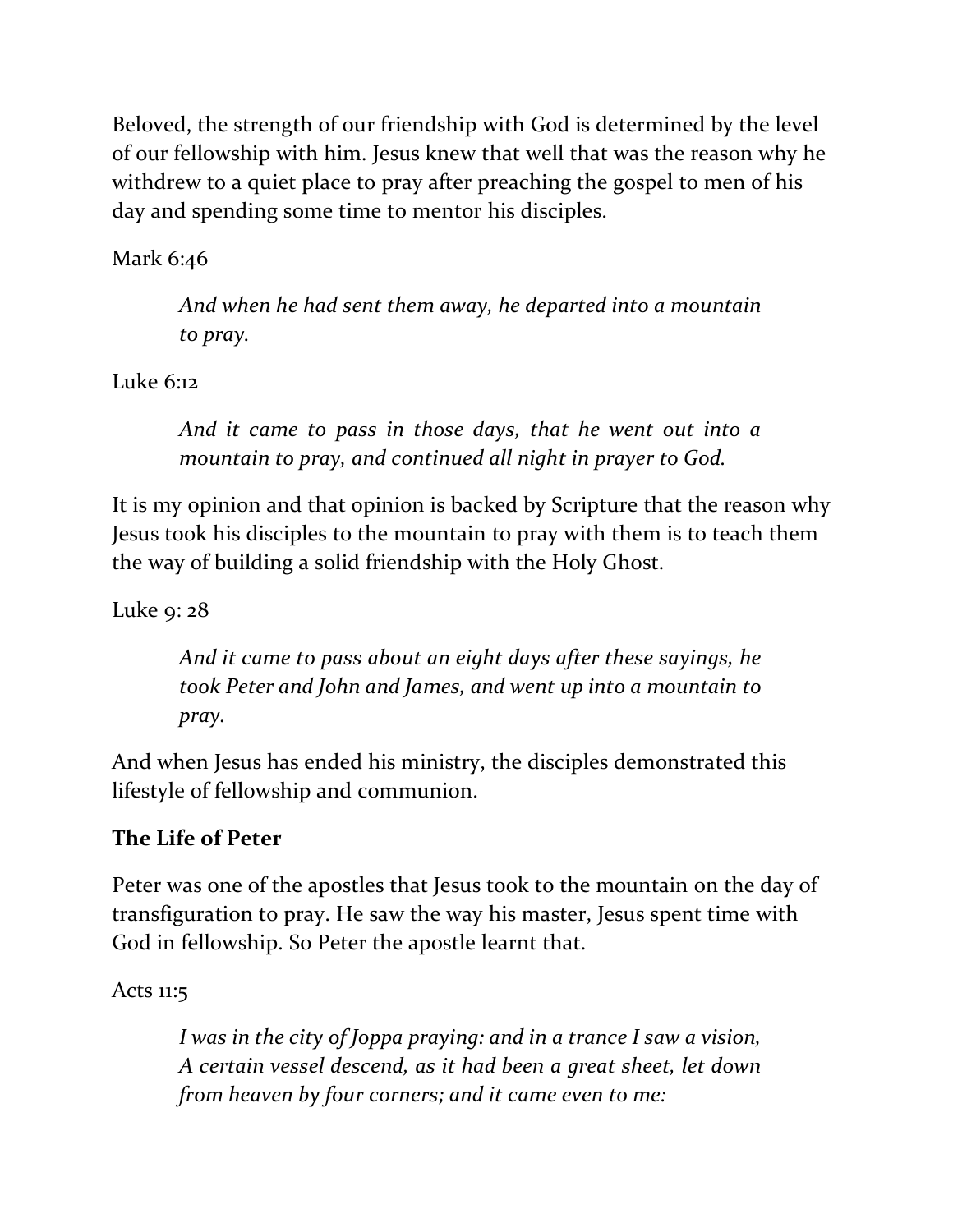#### Acts 10:9

*On the morrow, as they went on their journey, and drew nigh unto the city, Peter went up upon the housetop to pray about the sixth hour:*

Some of the greatest demonstration of the power of God that happened in the life of Peter are attributable to his friendship with the Holy Spirit. By the time you have developed friendship with the Holy Spirit, his power in your life cannot be hindered by anything. But how selfish sometimes we are! Always seeking the power of the Holy Spirit without developing a friendship with him. The flow of the power of the Holy Spirit is natural when it is coming from the perspective of friendship. Although the example I am about to give using a Scripture does not relate to prayer, it however shows that if we can make God happy, he will give us beyond what we expected. Solomon offered a thousand burnt offering to the Lord and it was so pleasing to God that the Lord asked him what does he wants. I believe that offering came from the heart of love.

#### 2 Kings 3:3

*And Solomon loved the Lord, walking in the statutes of David his father: only he sacrificed and burnt incense in high places.*

#### **The Life of Moses**

From this Old Testament patriarch, the life of fellowship was brought to bear. And as he spent time with God, the Lord continued to show him deeper things about himself. This was at the time when the Holy Spirit has not yet been given and the ministry of Jesus hadn't commenced. Yet this man called Moses understood that without fellowship, friendship with God is impossible. During the course of the journey through the wilderness, Miriam and Aaron spoke against Moses because of the Ethiopian woman which he had married.

Numbers 12:1-2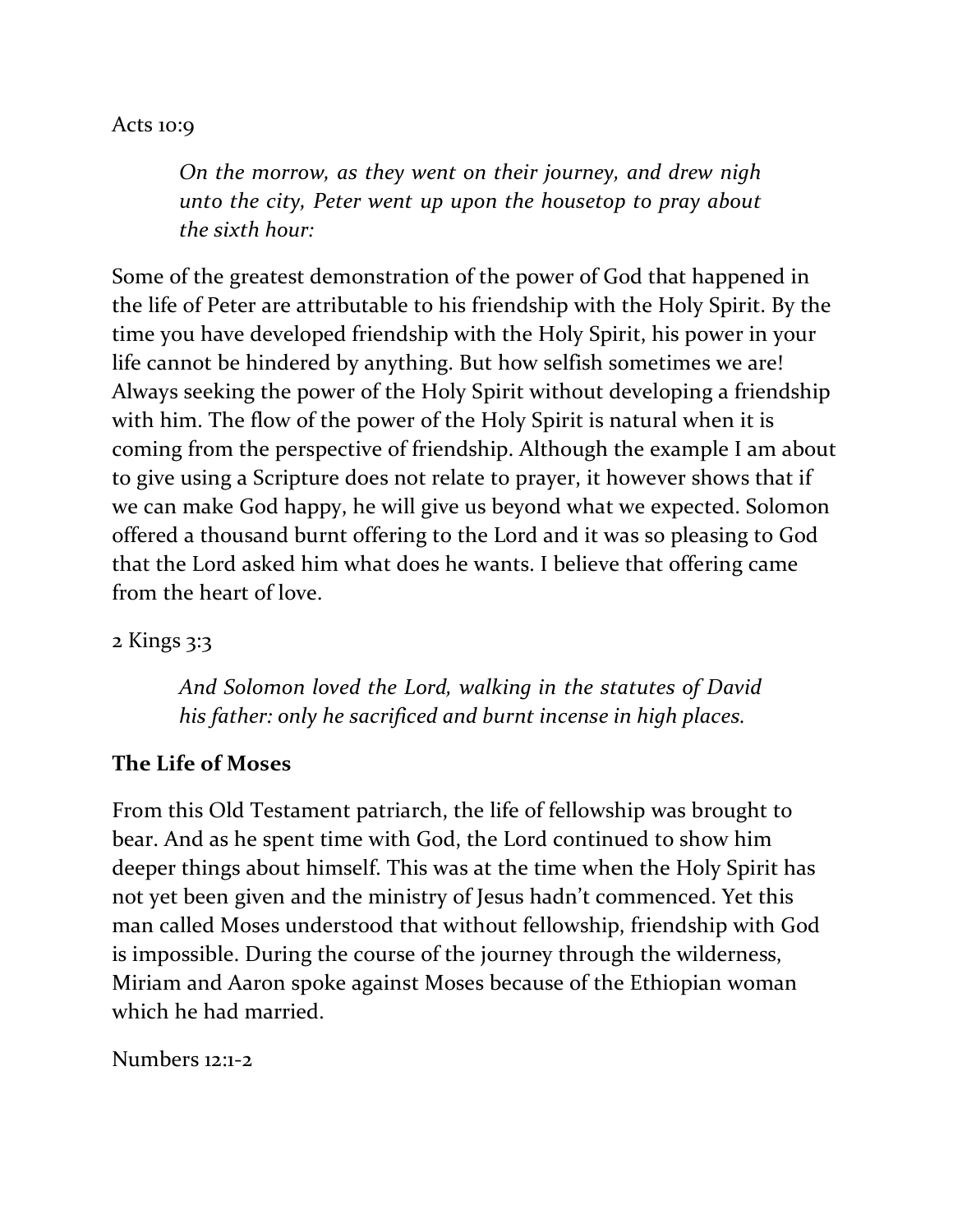*And Miriam and Aaron spake against Moses because of the Ethiopian woman whom he had married: for he had married an Ethiopian woman.*

*2 And they said, Hath the Lord indeed spoken only by Moses? hath he not spoken also by us? And the Lord heard it.*

The moment Aaron and Miriam said that, it provoked a reaction from the Lord. The Lord had to defend his friend, Moses.

Numbers 12:5-9

*5 And the Lord came down in the pillar of the cloud, and stood in the door of the tabernacle, and called Aaron and Miriam: and they both came forth.*

*6 And he said, Hear now my words: If there be a prophet among you, I the Lord will make myself known unto him in a vision, and will speak unto him in a dream.*

*7 My servant Moses is not so, who is faithful in all mine house. 8 With him will I speak mouth to mouth, even apparently, and not in dark speeches; and the similitude of the Lord shall he behold: wherefore then were ye not afraid to speak against my servant Moses?*

*9 And the anger of the Lord was kindled against them; and he departed.*

Your fellowship with the Holy Spirit besides building a friendship with the Lord, provoke his anger and defence.

Numbers 12:10-15

*10 And the cloud departed from off the tabernacle; and, behold, Miriam became leprous, white as snow: and Aaron looked upon Miriam, and, behold, she was leprous.*

*11 And Aaron said unto Moses, Alas, my lord, I beseech thee, lay not the sin upon us, wherein we have done foolishly, and wherein we have sinned.*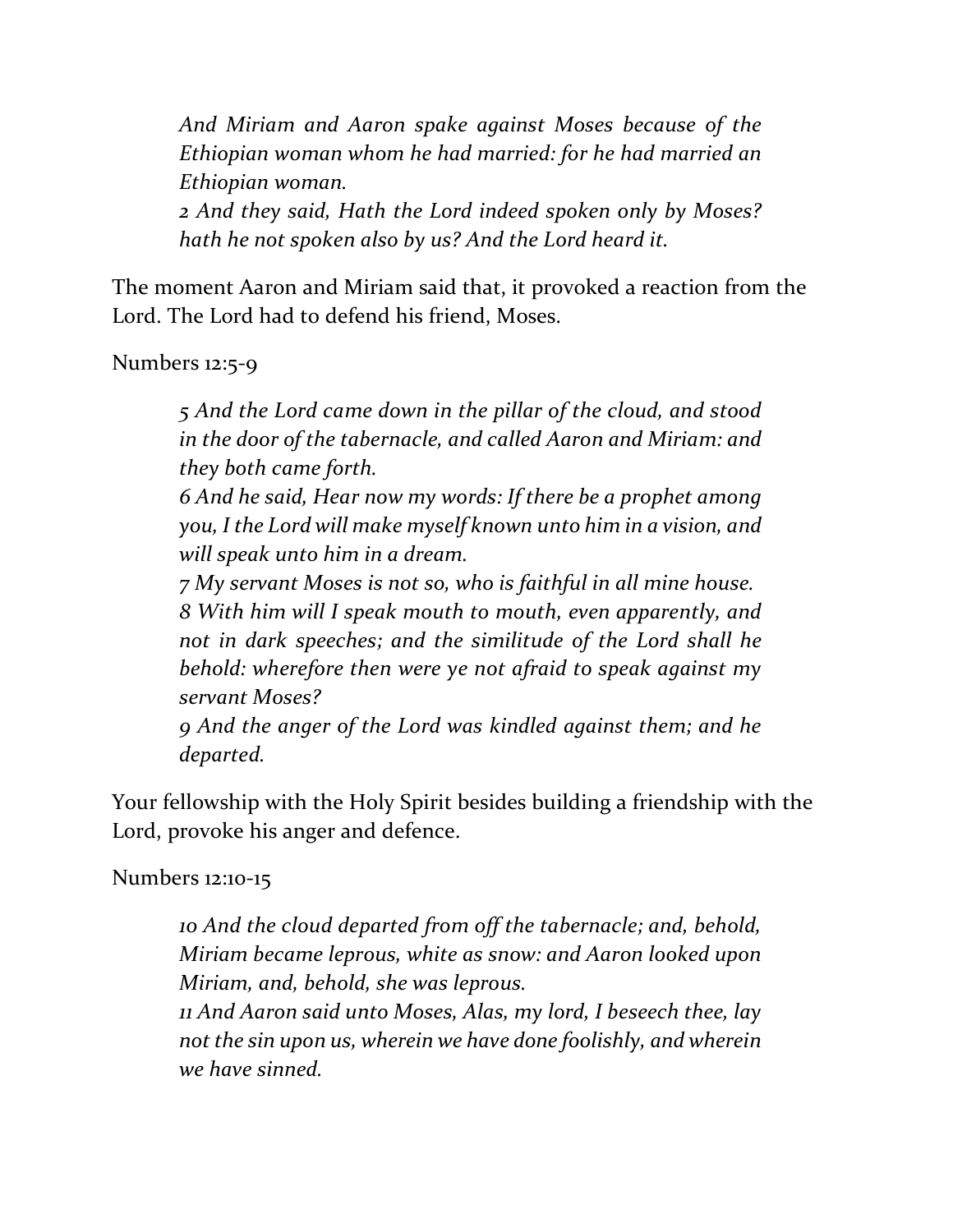*12 Let her not be as one dead, of whom the flesh is half consumed when he cometh out of his mother's womb.*

*13 And Moses cried unto the Lord, saying, Heal her now, O God, I beseech thee.*

*14 And the Lord said unto Moses, If her father had but spit in her face, should she not be ashamed seven days? let her be shut out from the camp seven days, and after that let her be received in again.*

*15 And Miriam was shut out from the camp seven days: and the people journeyed not till Miriam was brought in again.*

The problem many believers have is that they look at the Holy Spirit as the third God. So they do not give him the due honor that he deserves. Many people have the notion that it is God the father, God the Son, and God the Holy Spirit that means the Trinity. That is in all ramification true. However, that is not done with revelation and understanding. The fact that the Holy Spirit is mentioned as the third person of the Trinity does not make him less God. In my opinion, and as Benny Hinn has said, the Holy Spirit is equal in force with God the Father and God the Son. There was a time that God the Father was the one performing his ministry on the face of the earth. He interacted directly with men and visited them in different dimensions. Moses saw him on the mountain and even the elders of Israel.

Exodus 24:10

*And they saw the God of Israel: and there was under his feet as it were a paved work of a sapphire stone, and as it were the body of heaven in his clearness.*

### Exodus 33:18-23

*18 And he said, I beseech thee, shew me thy glory. 19 And he said, I will make all my goodness pass before thee, and I will proclaim the name of the Lord before thee; and will be gracious to whom I will be gracious, and will shew mercy on whom I will shew mercy.*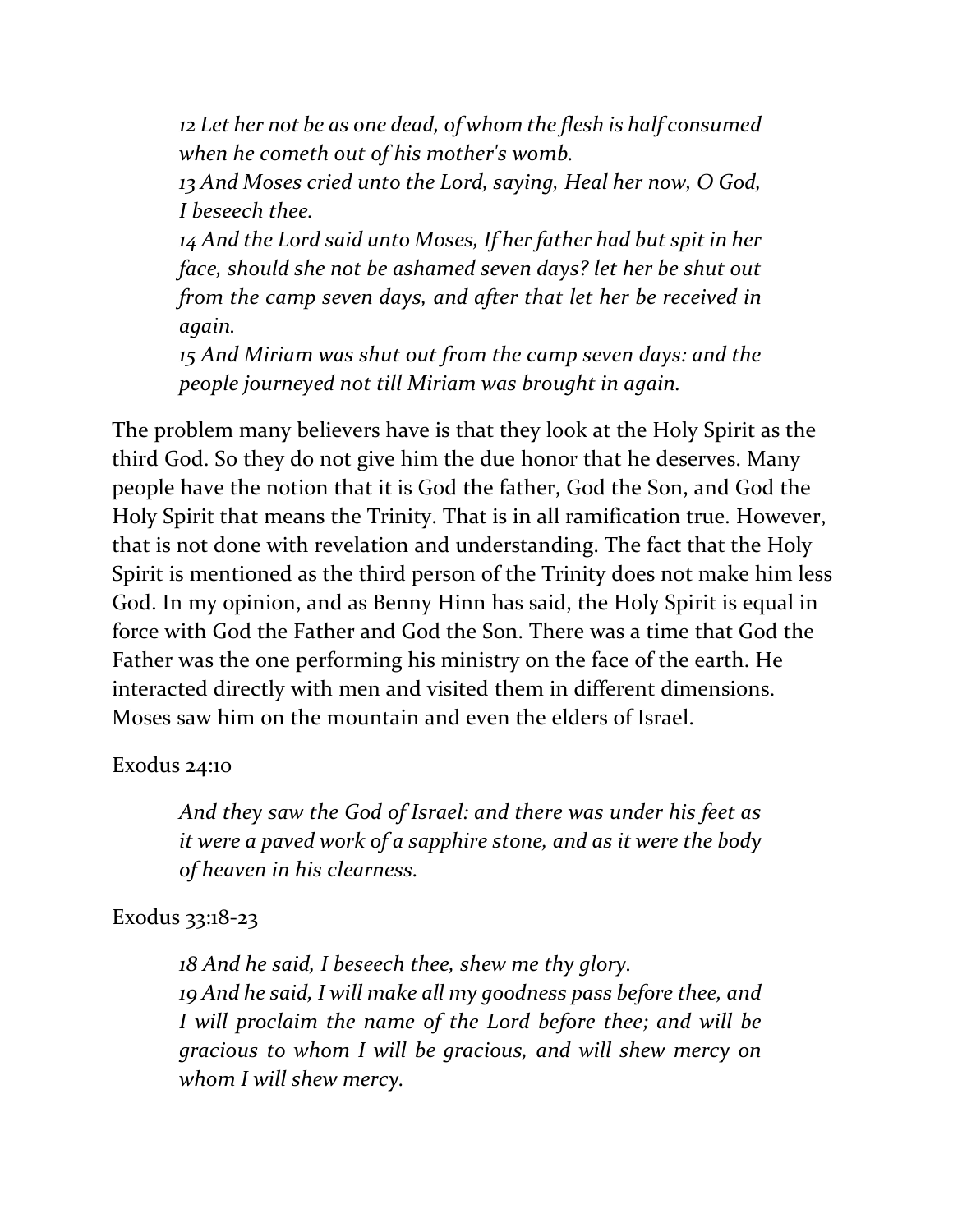*20 And he said, Thou canst not see my face: for there shall no man see me, and live.*

*21 And the Lord said, Behold, there is a place by me, and thou shalt stand upon a rock:*

*22 And it shall come to pass, while my glory passeth by, that I will put thee in a clift of the rock, and will cover thee with my hand while I pass by:*

*23 And I will take away mine hand, and thou shalt see my back parts: but my face shall not be seen.*

Elijah also had an encounter with the same God the Father.

1 Kings 19:11-12

*11 And he said, Go forth, and stand upon the mount before the Lord. And, behold, the Lord passed by, and a great and strong wind rent the mountains, and brake in pieces the rocks before the Lord; but the Lord was not in the wind: and after the wind an earthquake; but the Lord was not in the earthquake: 12 And after the earthquake a fire; but the Lord was not in the fire: and after the fire a still small voice.*

After the Father finished his ministry on the face of the earth, it was the turn of the Son to minister to men. Jesus was born as a man and later died on the cross of cavalry and completed his ministry on the earth. On the cross of cavalry, his last words, it is finished, signifying that his ministry on the face of the earth has been successfully concluded.

John 19:30

*When Jesus therefore had received the vinegar, he said, It is finished: and he bowed his head, and gave up the ghost.*

Even Jesus when he was ministering on the earth pointed the disciples to the Holy Spirit that is to come. He even said that if I do not go away, the comforter would not come.

John 16:7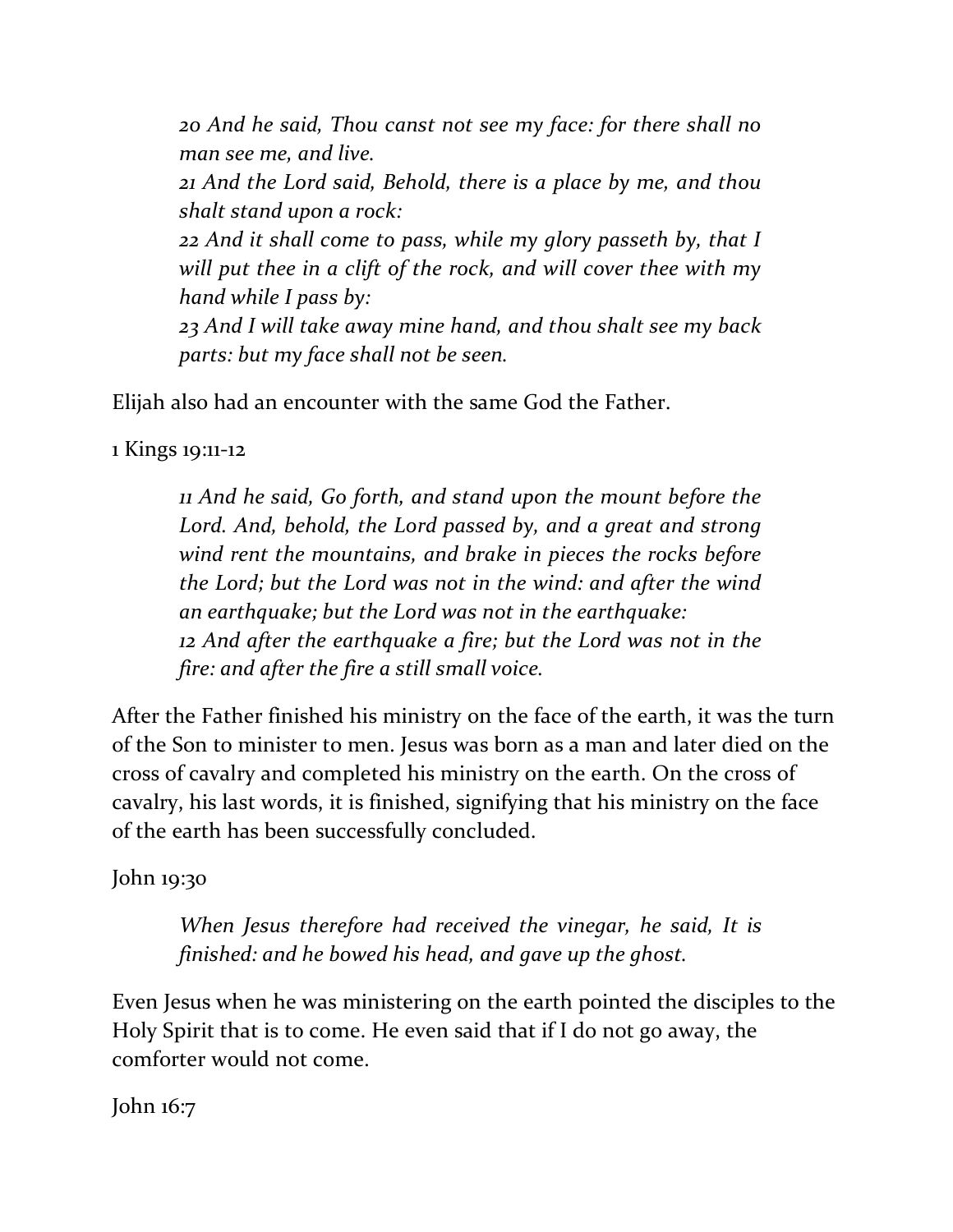*Nevertheless I tell you the truth; It is expedient for you that I go away: for if I go not away, the Comforter will not come unto you; but if I depart, I will send him unto you.*

The Holy Ghost is the one ministering on the face of the earth at the moment. And he is the person that we need to develop a friendship with. The Holy Spirit is the intermediary between us and God right now.

## Hebrews 1:1-3

*God, who at sundry times and in divers manners spake in time past unto the fathers by the prophets, 2 Hath in these last days spoken unto us by his Son, whom he hath appointed heir of all things, by whom also he made the worlds;*

Jesus is speaking to us through the Holy Spirit. And that is why it is difficult for you to hear the voice of Jesus from the cloud speaking to you directly. But you hear his voice through the Holy Spirit in your inner ear.

The more we spend time with the Holy Spirit who is currently ministering on the earth, the more we develop a friendship with him. And friendship with the Holy Spirit will make his power tremendously available to us. The key to this friendship is fellowship. We need to know the Holy Spirit in order to be able to harness his power in our lives.

# **In the Life of Paul the Apostle**

Paul the apostle was a man who dedicated his life to the cause of fighting the gospel of Jesus Christ. Dissatisfied with what the apostles were doing at that time, he took letters from the high priest in order to further the cause of persecution of the church. On his way to Damascus, he was arrested by God. He was later baptised in the Holy Ghost in the book of Acts 9:17. Paul the Apostle developed a very close bond with the Holy Spirit through constant communion. Paul the apostle told the Corinthians church that he prays in tongues more than all of them.

1 Corinthians 14:18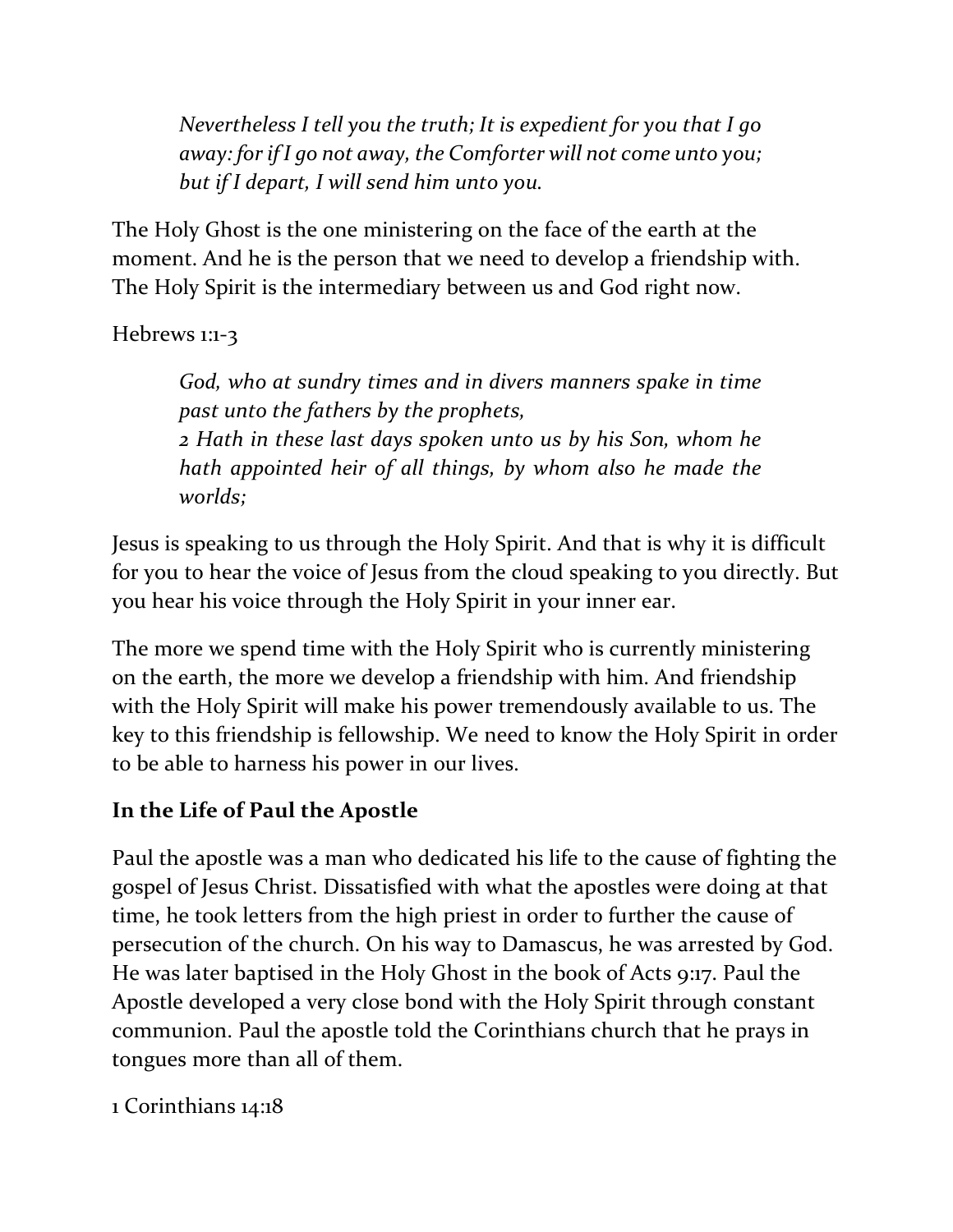*I thank my God, I speak with tongues more than ye all:*

For Paul the apostle fellowshipping with the Lord was a lifestyle. He was spending time with God praying in tongues that all the people in the Corinthian church could not pray as much as he did.

Beloved, those who will understand the ways of the Lord and also develop a friendship with him are those who have mastered the life of fellowship. It is at the place of fellowship that you can really know the Lord.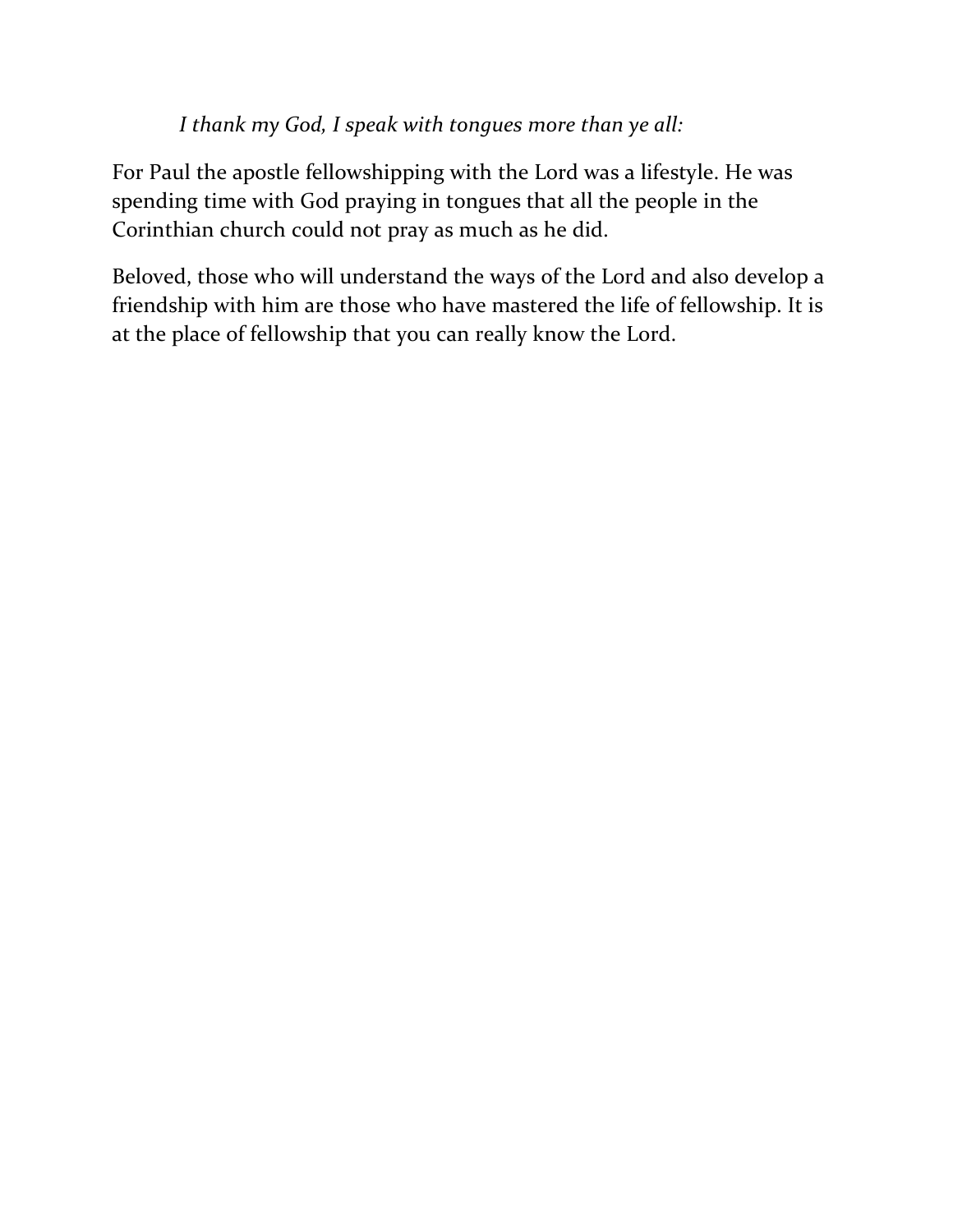# **CHAPTER 5**

#### **Destroy your walls**

The Holy Spirit is a very gentle personality and he reflects that aspect of him in almost everything he does with man. He does not push or forces anybody to do what he does not want to do. In the same manner, it is the room that you have allocated to the Holy Spirit that he will use to work in your life. He does not struggle, and he does not fight for space. If you want him to take a room in your heart, he will take that only and no more. Also, if you want him to take the whole of your heart he will do so. The workings of the Holy Spirit in the life of a believer is limited to the space that a child of God gives him. The devil is known for his tricky ability to push man to do what he does not want to do. Conversely, the Holy Spirit is not so. I call him the perfect gentleman that will not do anything that violates the free will of man.

Therefore, every wall which you have built over the years must be destroyed. The walls can be in varied forms. Others may be due to our own past experiences, betrayal from friends, betrayal from people we have trusted, even from false brethren. While these experiences may be bottled up in your heart, they may constitute hindrances to enjoying a very good friendship with the Holy Spirit. When people have hurt and crushed us, there is a need for us to go to God to heal our wounds. It is a normal nature of every human being when we are hurt to recline inside. And then we begin to walk by that experience and make it a part of our lives.

When there are high standing walls in our lives, they must be brought down before the Holy Spirit can freely interact with us and for our friendship to grow. Recently, I moved from the house where I was staying to another apartment. In the previous apartment where I was, I enjoyed unhindered mobile phone network. But the moment I stepped into my new house, everything changed. My data network was the most hit. The network flips on and off because of the high concrete building that I am living in. So I did a research on the Internet and discovered that concrete walls prevent cellular phone network from being effective. Signals may not be able to pass directly through the concrete walls to a cell phone. Before I could get a good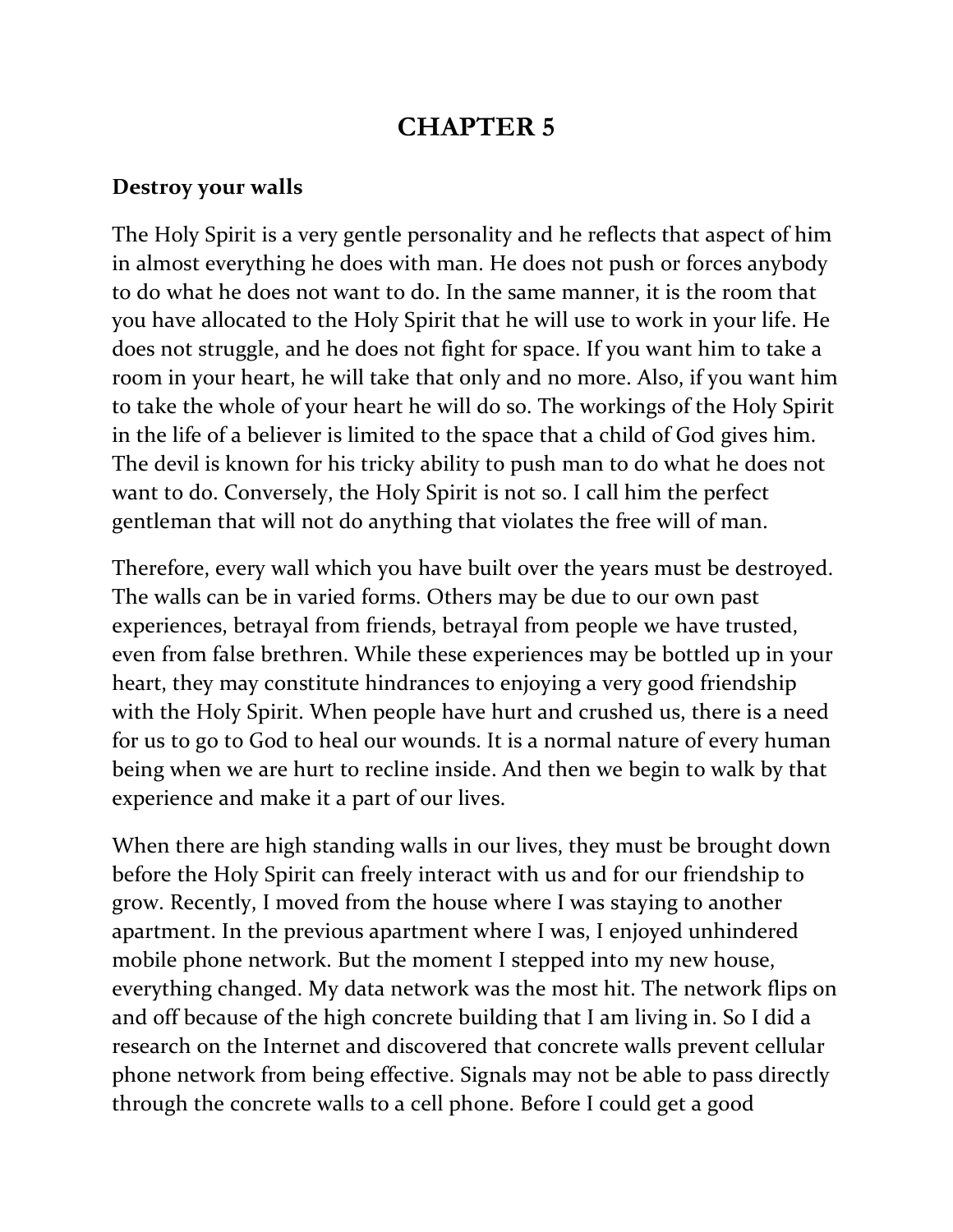network, I had to step outside before my network becomes normal. Even when people call me on the mobile phone, their voices sounded muffled. These concrete walls have become a stumbling block to the free flow of network into my phone.

The example under reference applies to the spiritual as well. If there are high walls which we have developed, our friendship with the Holy Spirit will be hindered. That closeness will certainly be destroyed by those high walls. There are personal high walls that we have built that we may not even know. And no amount of searching can reveal to us those walls. If you do not know those walls that may be hindering you from developing a friendship with the Holy Spirit, I will ask you at this point to put this book down and pray,

*Lord, please show me the walls that I have built which is stopping me from enjoying a good friendship with the Holy Spirit so that I may destroy those walls right now in Jesus name, Amen*.

## **The wall of Sin**

Adam and Eve enjoyed such a splendid friendship with God. God left his throne and his glory in heaven to come in fellowship with them in the cool of the evening. The presence of angels in heaven didn't satisfy the Father. But he was drawn by Adam and Eve and their friendship continued as long as no barrier was present.

## Genesis 3:8

*And they heard the voice of the Lord God walking in the garden in the cool of the day: and Adam and his wife hid themselves from the presence of the Lord God amongst the trees of the garden.*

As solid as their friendship was, it ended when Adam and Eve decided to build a wall. God had commanded Adam and Eve to eat of every three in the garden, but the three that is in the center of the garden they are to stay away from it. This commandment was insufficient to Adam and Eve who decided to give heed to the counsel of the devil. The devil came with subtlety and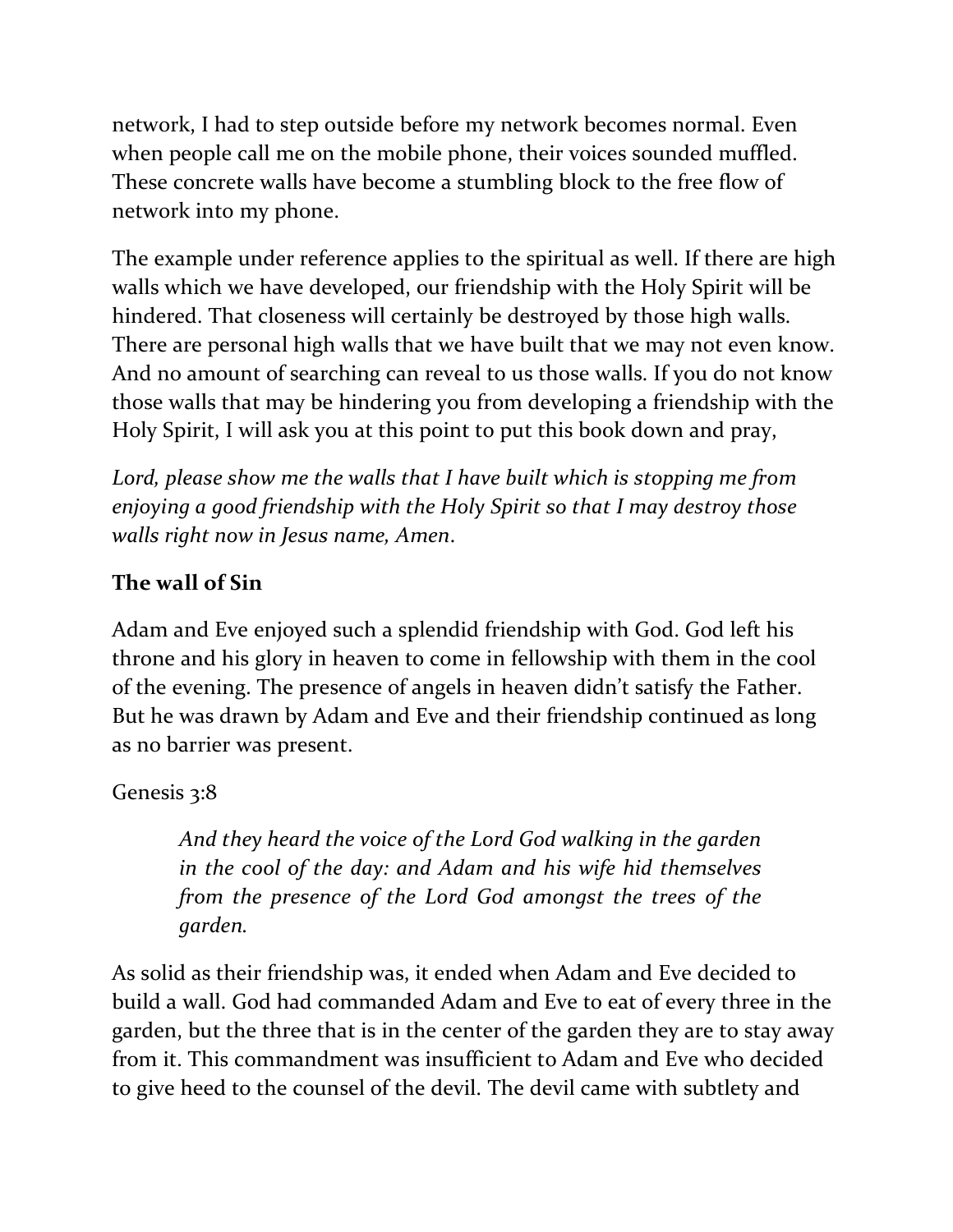deceived Eve to eat of the fruit of the garden which God has commanded them not to eat. The moment Adam and Eve decided to violate God's command and join forces with the devil, the friendship that God has with Adam and eve was destroyed. If you look beyond Genesis chapter 3 verse eight, there was nowhere in Scripture where God visited Adam and Eve in the cool of the evening any more. For God, Adam and Eve had built a very high wall of disobedience that stopped the friendship. If not that Jesus came to die on the cross of Cavalry, the penal consequences would have extended to our generation thereafter. But we bless God for the obedience of the second Adam, Jesus Christ.

Beloved, if sin is in your life it is the number one blockage for building a friendship with the Holy Spirit. Maybe you haven't done this before, but I want you to pay attention to the name *Holy and Spirit.* The Holy Ghost is a spirit and he is also holy. For us to be able to interact freely with him and build a friendship, we need to walk in purity.

### Romans 1:4

*And declared to be the Son of God with power, according to the spirit of holiness, by the resurrection from the dead:*

The Bible specifically called the spirit that resurrected Jesus from the grave as the spirit of holiness. How do we know that it is a Holy Spirit that resurrected Jesus from the grave? Well, we have to resort back to Scripture to be able to discover that.

## Romans 8:11

*But if the Spirit of him that raised up Jesus from the dead dwell in you, he that raised up Christ from the dead shall also quicken your mortal bodies by his Spirit that dwelleth in you.*

The Bible says if the spirit of him that raised Jesus from the dead dwells in us, he will quicken our mortal bodies.

So from the two Scriptures which we have seen, the Holy Spirit is the spirit of holiness. If we want to build a friendship with him, we have to walk in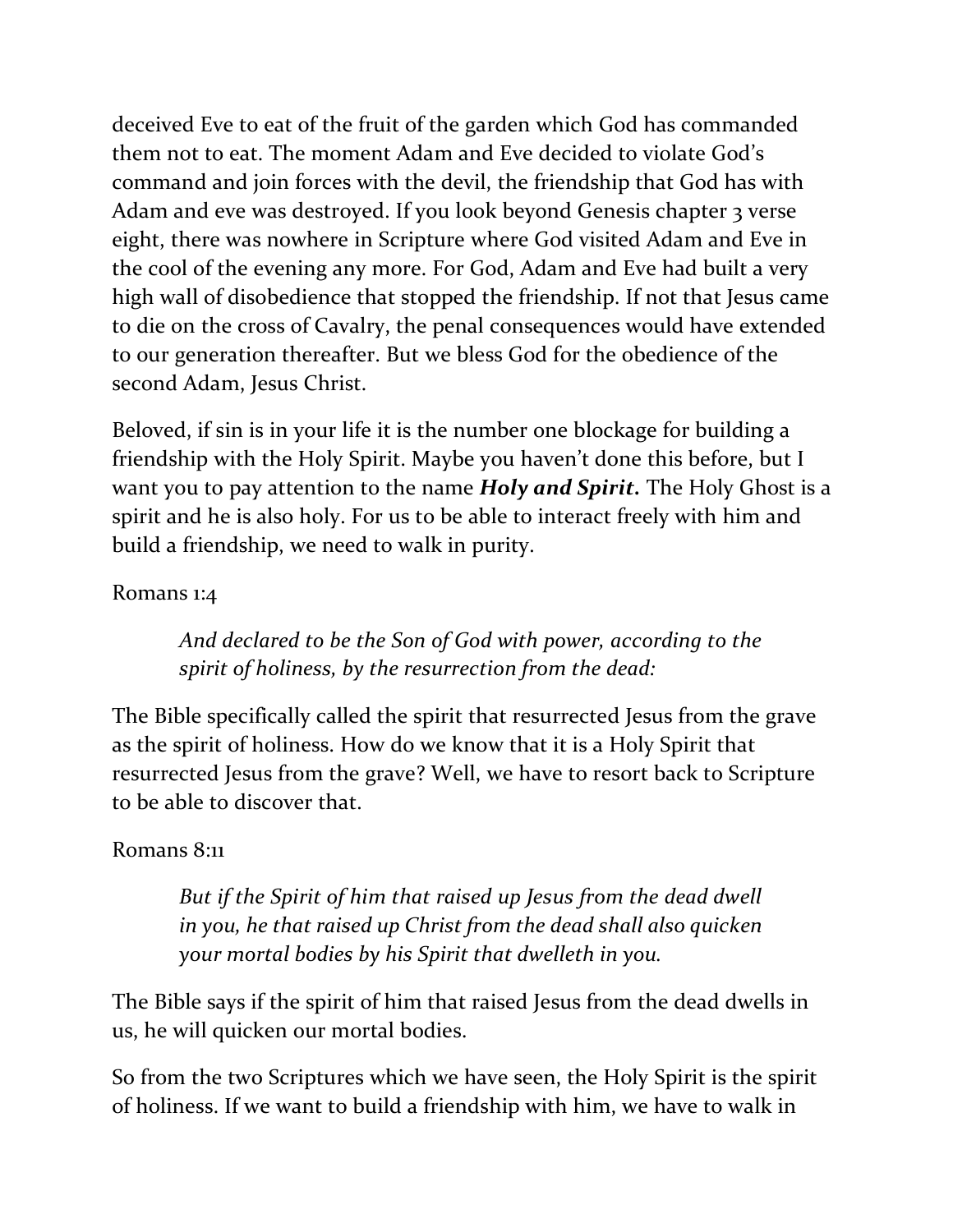purity and holiness. It is a common fact that light and darkness cannot work together. Like will always attract like. Eagles don't make friends with vultures. Lions do not make friends with hyenas. The principle is simple: Eagles will make friends with eagles and hyenas will make friends with hyenas.

## Amos 3:3

# *Can two walk together, except they be agreed?*

The Bible says two people cannot walk together unless they are in agreement. If you want to have a walk with the Holy Spirit, you must be in agreement with him by participating fully in his nature – holiness and purity.

The Bible says something interesting in the book of Psalms 66:18

If I regard iniquity in my heart, the Lord will not hear me:

And we have earlier said that the Holy Spirit is God. So if we honour sin and walk in its path, the Holy Spirit will not hear us. And if he will not hear us, then it is impossible for him to build a friendship with us. Beloved, sin is a very tall wall of barrier that hinders friendship with the Holy Ghost. If you want friendship, then you will have to destroy it.

Interestingly, the life of purity and holiness is not something that we struggle to live. It is part of the nature of the spirit of God that lives inside of us. That is why the Bible says it is not by power, not by might but by the spirit says the Lord. If it is by power, then no one will be able to meet the high standards of God. In recognizing that we can of ourselves do nothing, the Bible says in the book of Romans 8:2 that:

So the law of the spirit of life in Christ Jesus has set us free from the law of sin and of death. When we give our lives to Christ and decided to work with him, the Holy Spirit writes a new law in our hearts that is the law of righteousness. That is why the drunkard will no longer feel comfortable drinking. The fornicator will no longer enjoy the life of fornication because the Holy Ghost has couch a new law in his heart.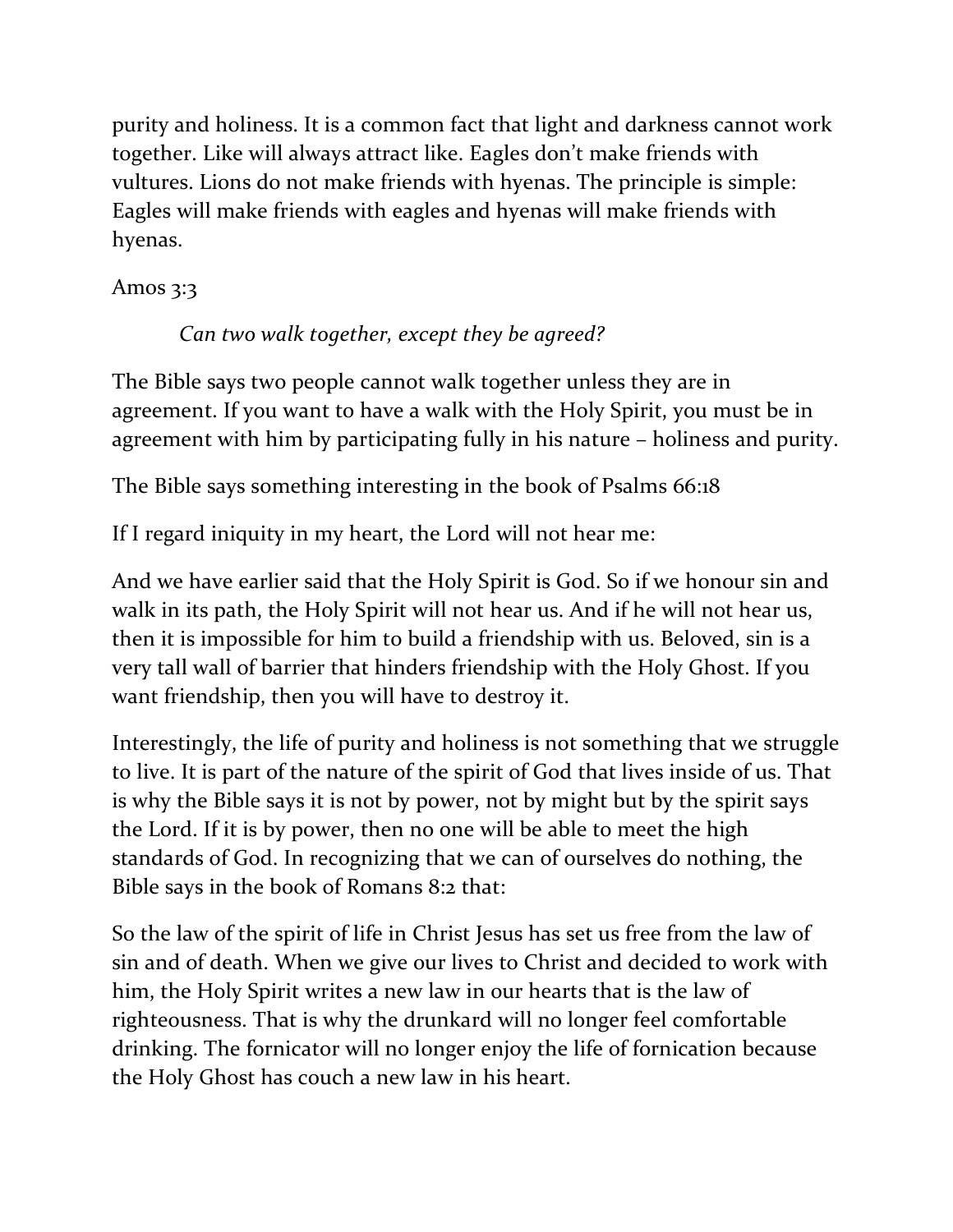#### Hebrews 8:10-11

*10 For this is the covenant that I will make with the house of Israel after those days, saith the Lord; I will put my laws into their mind, and write them in their hearts: and I will be to them a God, and they shall be to me a people: 11 And they shall not teach every man his neighbour, and every man his brother, saying, Know the Lord: for all shall know me,* 

*from the least to the greatest.*

The Holy Spirit empowers us to live a life of holiness and righteousness. If he does not empower us, God will be unjust to require us to do something he hasn't given us the capacity to do. Even though God gives us the privilege to live a life of righteousness due to the empowerment of the Holy Spirit, he will not violate our will and force us to do same. The Holy Spirit will supply the grace but it is your choice and decision to use it or not. A man who wants to live a life of righteousness can fully depend on the Holy Spirit for empowerment. And when the Holy Spirit empowers you to live a life of righteousness, the wall of sin cannot stand.

However, there are times you may be struggling with certain sins in your life which you do not desire. If it is not a willful sin, God will give you the grace to overcome it. All you need to do is to cry to God for help for his grace is ever available to empower you.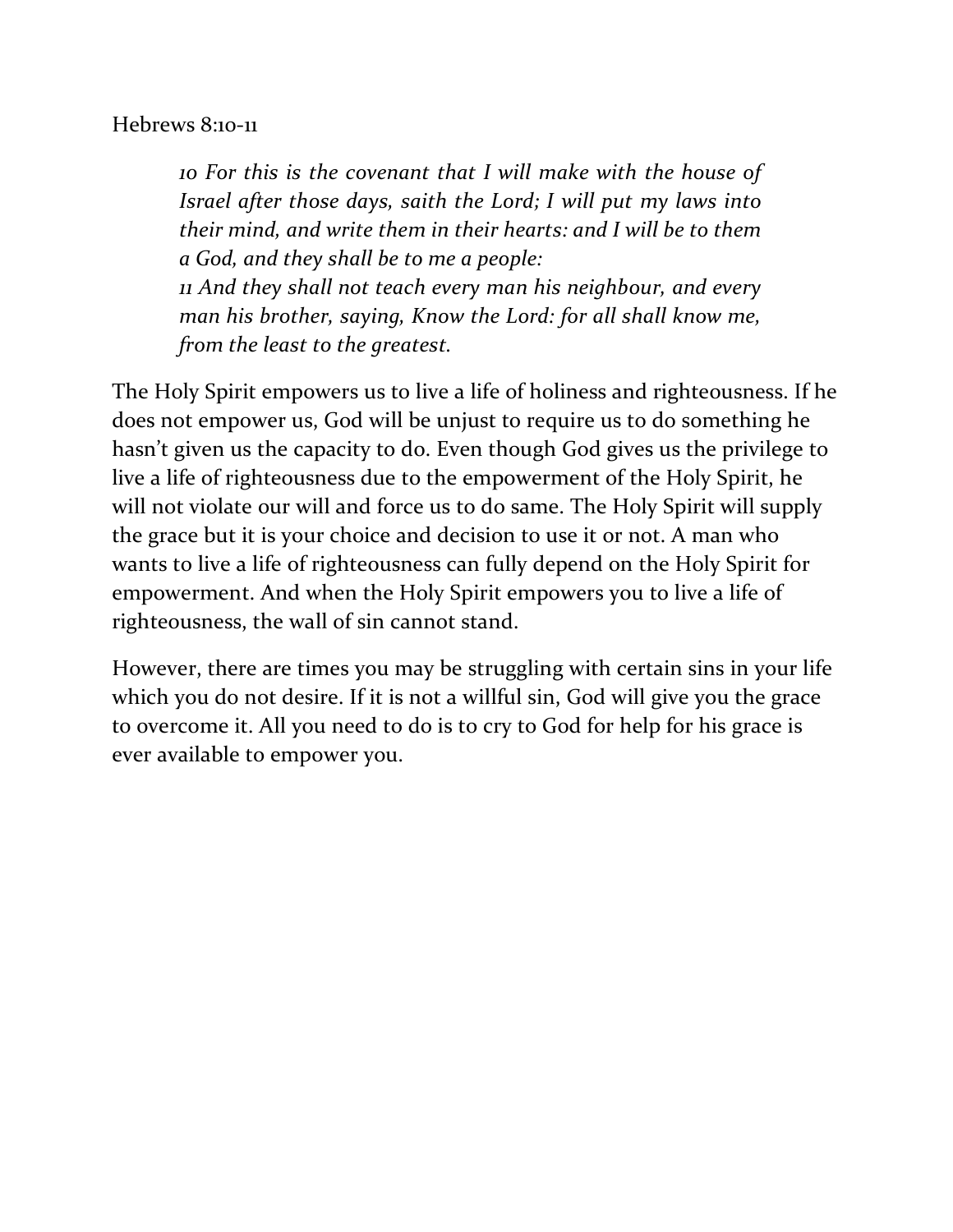# **CHAPTER 6**

### **Carrying the Consciousness of another**

I love giving examples in all my writings because I believe that examples facilitate the transmission of principles. I learnt that fact from my spiritual father, Dr Pastor Paul Enenche. Therefore, I will begin this chapter by giving you an example. A woman can do whatever she likes when she is not pregnant. Nobody will even caution her otherwise. However, when she takes in and becomes pregnant, a new regime of do's and don'ts become the order of the day. From the first day she reported for antenatal care, the gynecologist will tell her certain things that she shouldn't be doing in order to have a problem-free birth. As long as she adheres to the counsel of her gynecologist, everything will be fine. There are times that she may not feel like eating but she has to for the health of her baby. There are also food she must completely avoid to have a safe delivery.

At this juncture, the woman baptizes herself with caution that she is carrying another person – the new baby to be born. She becomes very careful with her actions in order not to pose a problem to the baby that she is carrying. The woman is not just doing it for herself alone but for us – herself and the baby. The consciousness of being pregnant alone will begin to regulate her actions what she can do, food she needs to eat, and drinks to be avoided, et cetera. But after nine months, when the baby is eventually born she regains back her freedom. Even that freedom is still somewhat limited because she may be breastfeeding the baby and there are things she must still do.

If you have followed my example closely, you will understand that I am trying to communicate a vital principle for a life in the spirit and friendship with the Holy Ghost. From the day you are baptised with the Holy Spirit with the evidence of speaking in tongues or from the day you got saved and had the spirit of God living inside of you, you are no longer the one person that we used to know. You are caring another person right inside of you. The person you are now carrying is the Holy Ghost, the third person of the Trinity, the personality whose power also created the earth.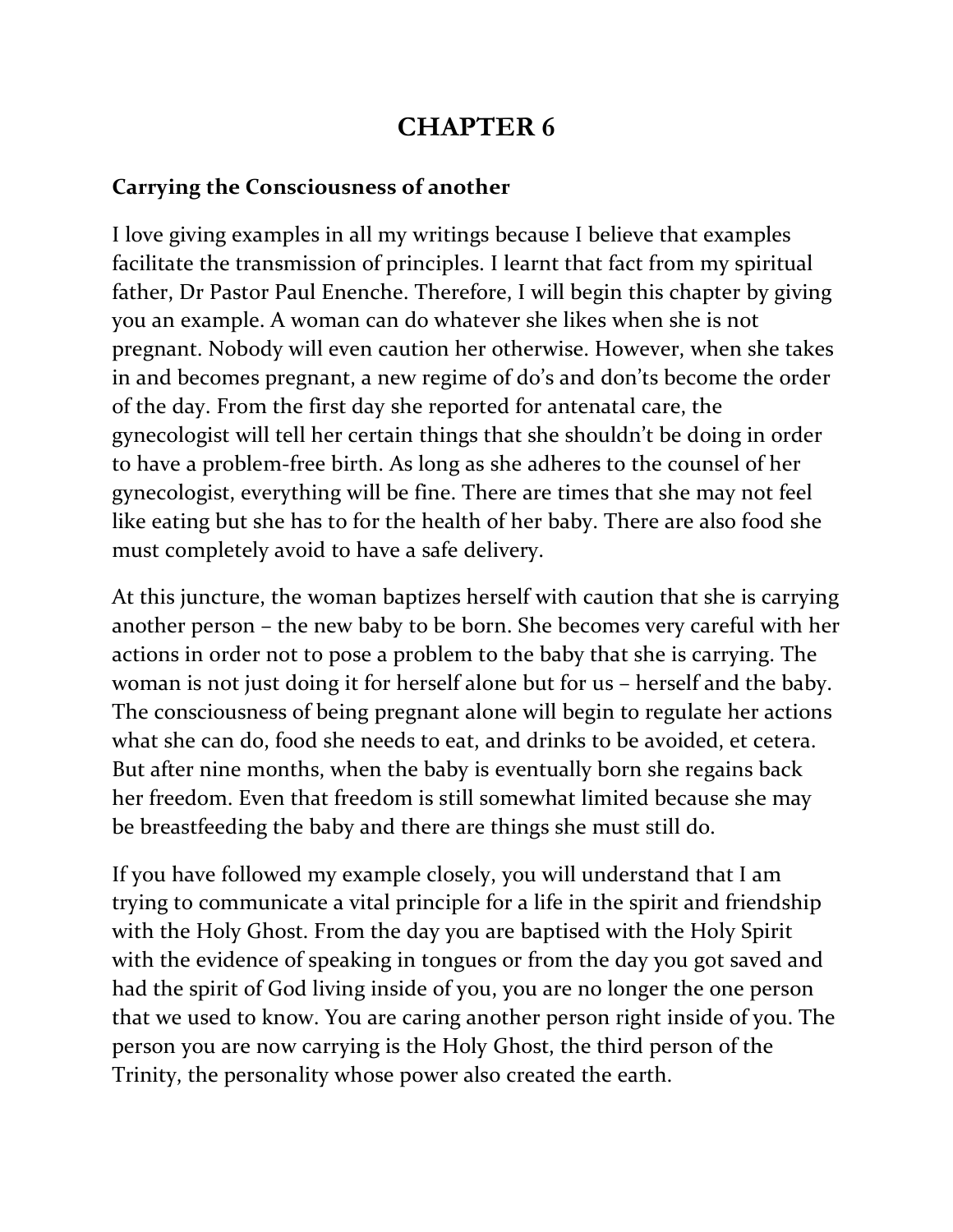Knowing that you carried the third person of the Trinity, you have to be cautious with the way you do things subsequently. Before the Holy Spirit comes into your life, there are things you could do and just feel free doing so. You weren't careful as to how the Holy Spirit feels over actions that you took in the past. But now, a need for caution begins to guide you. And when you do things that are wrong, you get convicted by the Holy Spirit.

You may need to be careful not to grief him. There are certain places you may not be able to go any longer for instance, going to a club. There are things which may look in innocuous to you, nevertheless the Holy Spirit may stop you from doing those things as it may hinder his friendship with you. Please don't get me wrong. I am by no means trying to lay down rules and regulation for you to follow neither am I trying to tell you that the Holy Spirit will cage your life. He will not do so. And I have come to recognize that there is freedom in righteousness.

However, living without the consciousness of the Holy Spirit in view has hindered so many people from building a friendship with him. They act according to the sense of impulse. Do whatever pleases them and do not care a single thought about what the Holy Spirit feels when they do certain things. When this realization came into my life some few years back, that I carry another person on the inside of me and my actions or inactions can grief him, I became careful.

One day I was discussing with a believer friend of mine who was telling me how he deleted phone numbers from his phone. The moment the person offended him, he quickly deleted the phone number even before the Holy Spirit can say anything to him to the contrary. Later on, I began to think deeply over what this believer friend of mine said. As I thought on, I heard the Holy Ghost said, "That is why he can never grow!"

It is even that realization that should make us to care more for the personality of the spirit of God. Do you know that it is the same power that created the heaven and earth that is in us? Do you also realize that the creative power of God couldn't have been unleashed until the Holy Spirit hover over the formless and void earth (Genesis 1:1)? Beloved, the same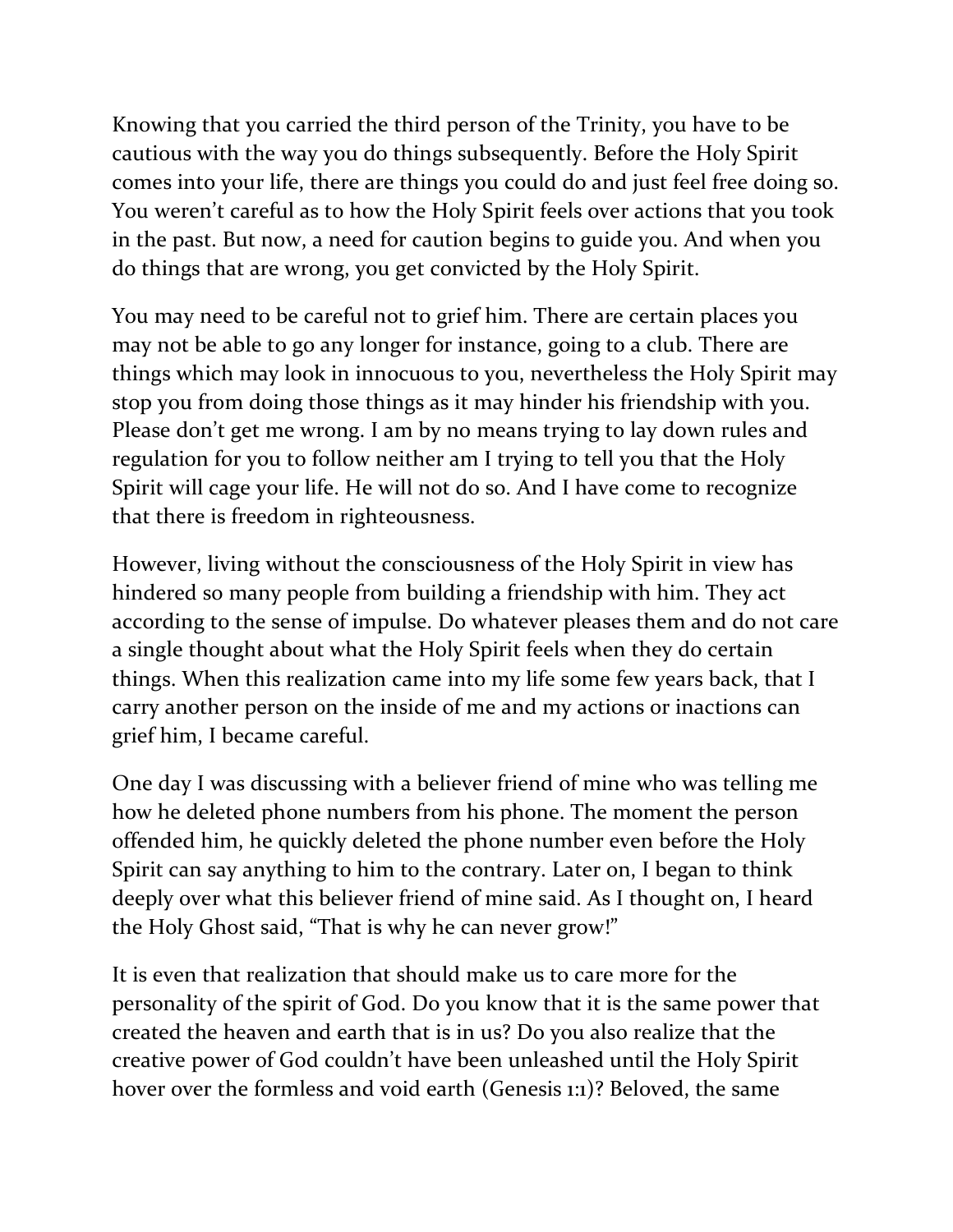power that created the angels of heaven now abides in us. It is called the Holy Spirit, the third person of the Trinity. We should regard this as a privilege that God has given to mortal men. And if God decides to give us this opportunity and privilege to have a friendship with the Holy Spirit, then we should be glad.

When you carry the consciousness of the fact that the Holy Spirit is living inside of you and that your actions can grief him, you will be more careful. And the more careful you become in understanding that your actions can grief the Holy Spirit, the better you are able to develop a friendship with him. It is this lack of consciousness that some believers have failed to carry that has cost them the opportunity of building a friendship with one of the personalities of the Godhead – the Holy Spirit. People like Abraham, David, Moses, and so many other Patriarchs of the Bible were able to develop a friendship with God the Father who was ministering on the face of the earth and lived exceptional lives. When Jesus was ministering on the earth, his disciples developed a very solid friendship with him that even when he left them a visible mark of the friendship was hovering over their lives that people from afar recognized that they had been with Jesus (Acts 4:13).

We too can live in such a manner that everyone who comes to the ambience where we are, can sense the presence and enduring friendship with the Holy Ghost!

Friends, the privilege of walking with the Holy Spirit is a great one if only we can take it beyond the constant mentioning of his name in our ears into a concrete friendship.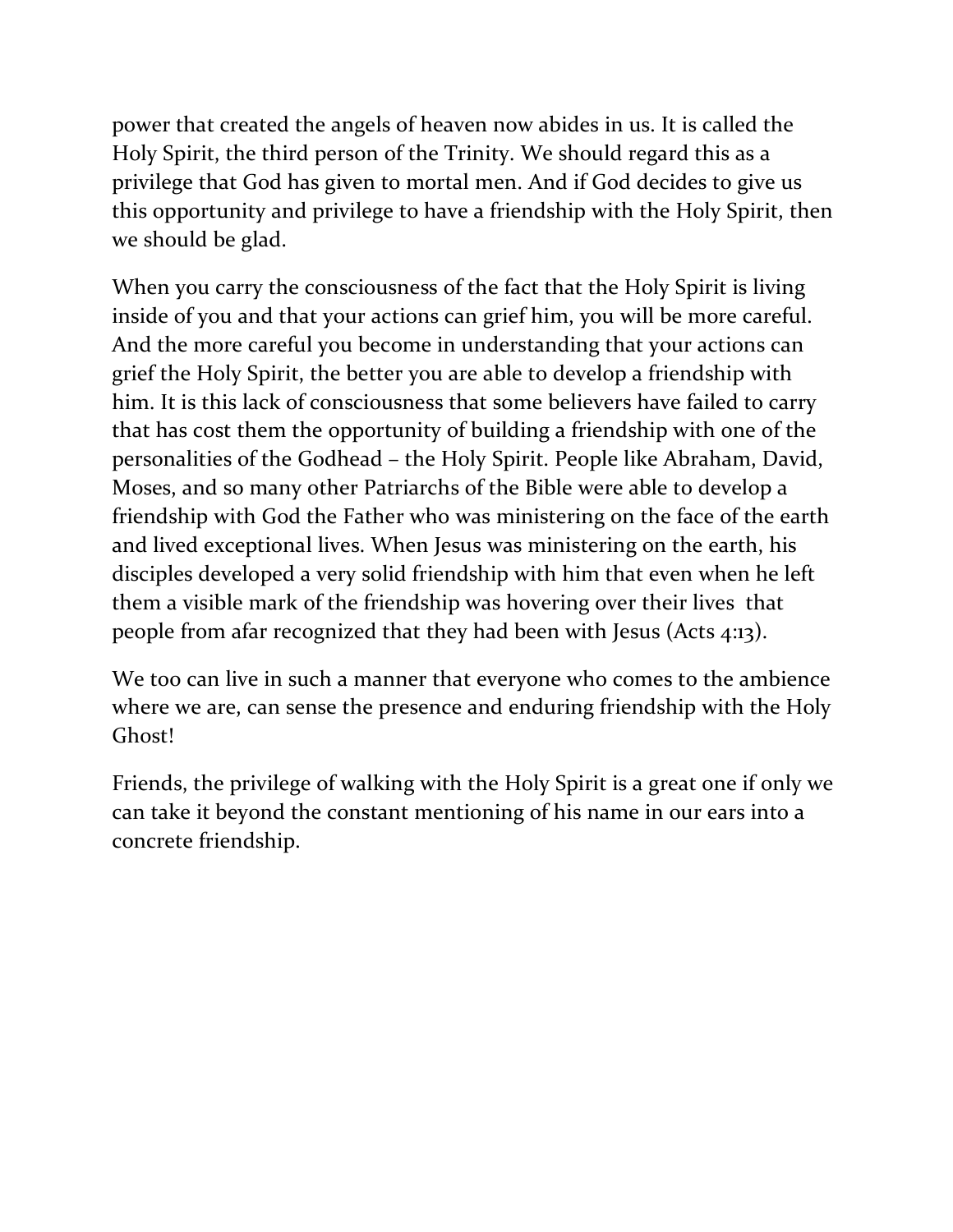# **CHAPTER 7**

### **Holy Reverence**

Perhaps one of the reasons why we do what we do, evidences the kind of reverence we have for the God that lives inside of us. After Solomon had lived his life doing what pleases him, he came back to give us an advice and he reduced the whole duty of man into two – to fear the Lord and shun evil. Reverence for God is a deep fear and honor for him. Is a kind of honor that comes not from the fear of evil or the punishment that will be carried out on you if you don't carry out his commandments, but a fear that comes out of love and honor for the king that he is?

Maybe the reason why the believer doesn't regard the presence of the Holy Spirit living inside of him is because he does not regard the Holy Spirit as God. We have stated earlier that the Holy Spirit is God and that his placement as the third person of the Trinity, does not curtail the manifestation of his power. Every miracle you see on the face of the earth today, all healings, and all demonstrations of the power of God that men do is coming from the Holy Spirit. And when we build a friendship with him that same power can be made manifest in our lives. The disciples were just ordinary men but when the power of the Holy Spirit came upon them and he began to live in the inside of them, a new dimension of spirit life was set afoot.

When our reverence comes from love, it endears us to the Holy Spirit. Let your fear for God not be planted in what he will do to you if you fail to carry out his commandments, let it be rooted in love. When you plant seeds of love in obedience to the will of God for your life, it enhances your friendship with the Holy Spirit. Even when our obedience is done in fear, God does not regard it. It must be done in love.

Friends, the place of reverence for God must be cherished if we want to enjoy a friendship with the Holy Spirit. When God sent Jesus to come and die for us, he had to impart his Son with the same spirit of reverence.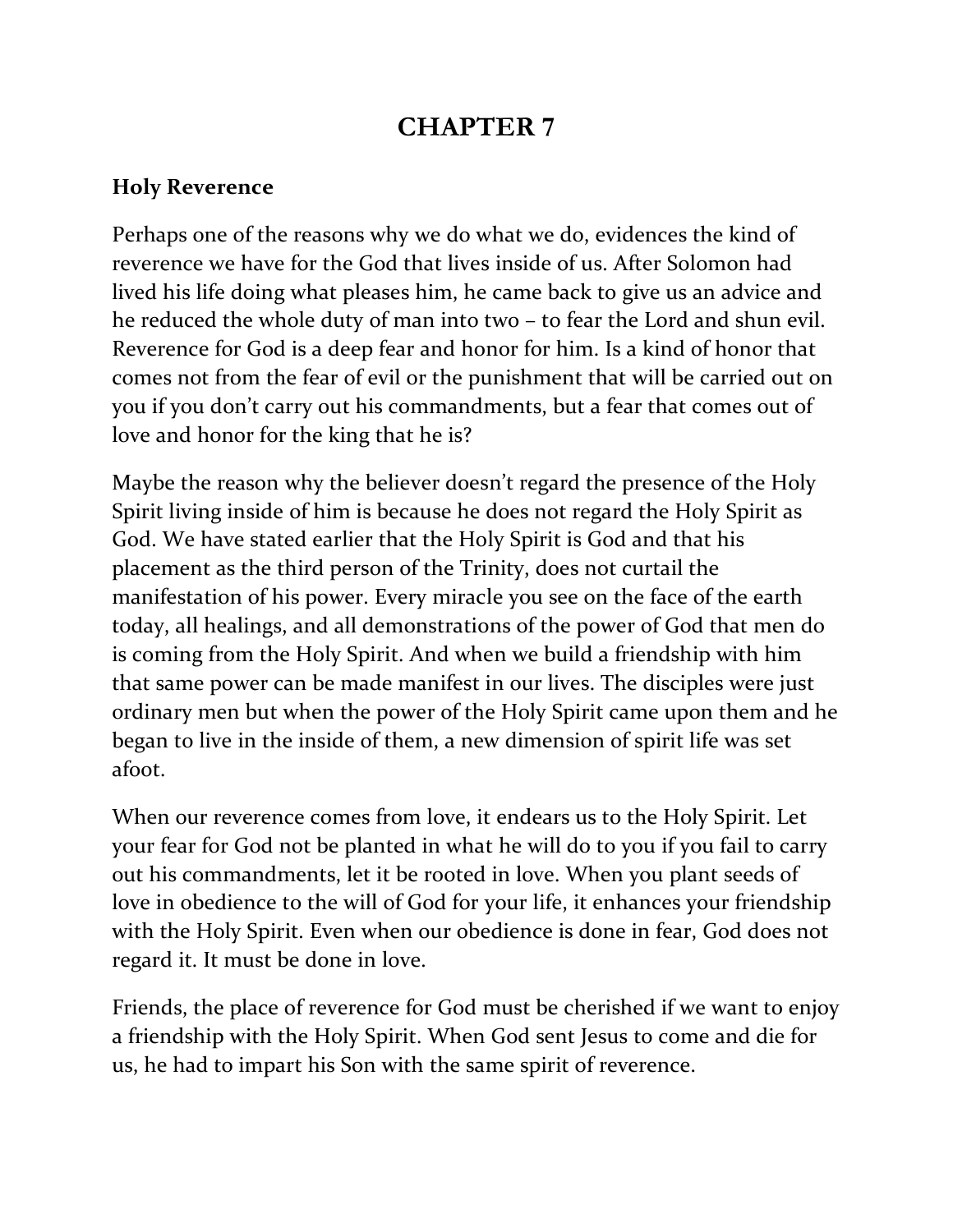#### Isaiah 11:1-5

*And there shall come forth a rod out of the stem of Jesse, and a Branch shall grow out of his roots: 2 And the spirit of the Lord shall rest upon him, the spirit of wisdom and understanding, the spirit of counsel and might, the spirit of knowledge and of the fear of the Lord; 3 And shall make him of quick understanding in the fear of the Lord: and he shall not judge after the sight of his eyes, neither reprove after the hearing of his ears:*

The Bible says the spirit of the fear of the Lord will be upon him. One of the reasons why we need to develop holy reverence for God is because the Holy Spirit is a gentle personality and when he's grieved, he does not struggle or fights with man. He leaves quietly.

Even though Samson was not baptised with the Holy Ghost with the evidence of speaking in tongues, the great power he wielded and tormented the enemies of the Lord was from the Holy Spirit.

Judges 13:25

*And the Spirit of the LORD began to move him at times in the camp of Dan between Zorah and Eshtaol.* 

When he decided to do what does not please God, the Spirit of the Lord had left Samson without his notice. He was saying that I will go as at other times. How sad! The Holy Spirit had left him. Friends, we will do ourselves a great displeasure if we ignore the promptings of the Holy Spirit in our lives. That is an indication of lack of reverence. A reverential believer will enjoy a solid friendship with the spirit of God. And the believer who disregards God's counsel that comes through the Holy Spirit will not enjoy friendship with the Holy Spirit.

As you apply the principles and teachings you have learned in this book, what I am awaiting is your testimony of how the Holy Spirit became your